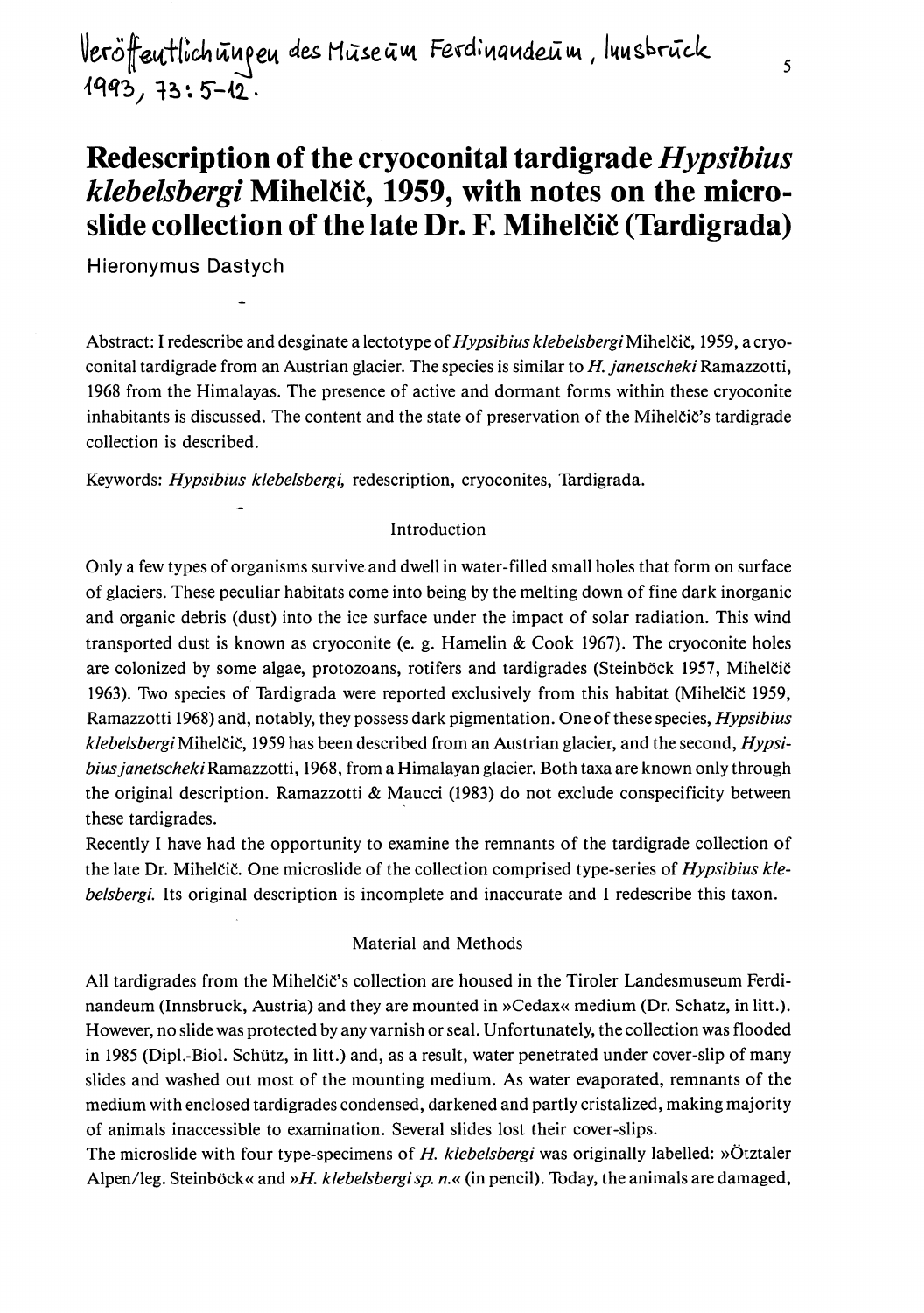their buccal apparatus are deformed and almost indiscernible. To recover the specimens, the slide with its almost separated cover-slip was placed for 12 hours in a Petri dish with distilled water. After the mounting medium had partly dissolved, the cover-slip was removed and the tardigrades were cautiously dissected with a thin needle from the remnants of the mounting substance. Subsequently, the specimens were transferred by a micropippete onto four microslides and mounted in chloral gum (Swan's medium). The observations were carried out using phase- and interference contrast microscopy. Mihelčič (1959) has designated no holotype, thus the specimens had a status of syntypes. A lectotype and paralectotypes are designated in this paper. Unless mentioned otherwise, all measurements refer to the lectotype. The measurements of paralectotypes are given in parentheses.

For comparison, I examined the type-series of another cryoconital tardigrade, *H. janetscheki.* The label reads: »Tipo 178/10 H. (H.) *janetscheki*/Ramazzotti/(Poliv.)« and »Pozzetto/glaciale m 5600/Himalaya, Ghiac/ciao Amar Dablan«. Furthermore, I examined comparative material of active and dormant forms of *Diphascon higginsi* Binda, 1971 with different types of claws. The latter species originated from moss samples collected by Mrs. Ch. Kaser in Hamburg.

## Redescription

## *Hypsibius klebelsbergi* Mihel~i~, 1959  $(Figs. 1-9)$

*Hypsibius* (H) *klebelsbergi* Mihel~i~ (Zoo1. Anz., 1959, 163: 259-261, Fig. 4a-c); *Hypsibius (I.) klebelsbergi:* Mihel~i~ (1963); *H. klebelsbergi:* Ramazzotti (1962, 1972), Ramazzotti & Maucci (1983).

Material: 4 syntypes of *H. klebelsbergi* (sex undeterminable): lectotype and paralectotypes are designated here. The lectotype and 2 paralectotypes are deposited in the Landesmuseum Ferdinandeum (Innsbruck, Austria), one paralectotype is housed in the Zoologisches Museum, Universitat Hamburg (Reg. No. A32/92). Other material: type-series of*H. janetscheki* (10 syntypes, one slide) and 2 additional specimens (Museo Civico di Storia Naturale: Verona, Italy). Four slides with numerous specimens of *D. higginsi* (Zoologisches Museum, Hamburg).

Description of type material: Body 640 (313–536)  $\mu$ m long, 238 (95–218)  $\mu$ m wide and relatively dumpy. Head segment wide. Cuticle smooth. Epidermal cells of all investigated specimens filled with dark-brown pigment giving the animal a unique brown-blackish and non-transparent appearance. Several lesser pigmented transvere and longitudinal stripes occur on dorsum, resembling to some degree the pigmental pattern of the genus *Ramazzottius* Pilato. Eye-dots located »anteriorly«, large, their diameter about  $19 \mu m$  (Fig. 1). The eyes composed of numerous dark-brown granules, thus difficult to discern against dark pigmented body.

Mouth opening terminal (Fig. 1). The buccal apparatus is mutilated and thus hardly discernible, but was examined in 3 out of 4 specimens. Mouth tube (Fig. 7) 37  $\mu$ m long, its outer diameter  $5 \mu$ m. Stylet supports and stylets could not be seen. Poorly defined apophyses and macroplacoids could be seen only in one paralectotype. The apophyses are tiny and about 1.6  $\mu$ m in diameter. Macroplacoids irregularly shaped (Fig. 8), sharply tipped and the first pair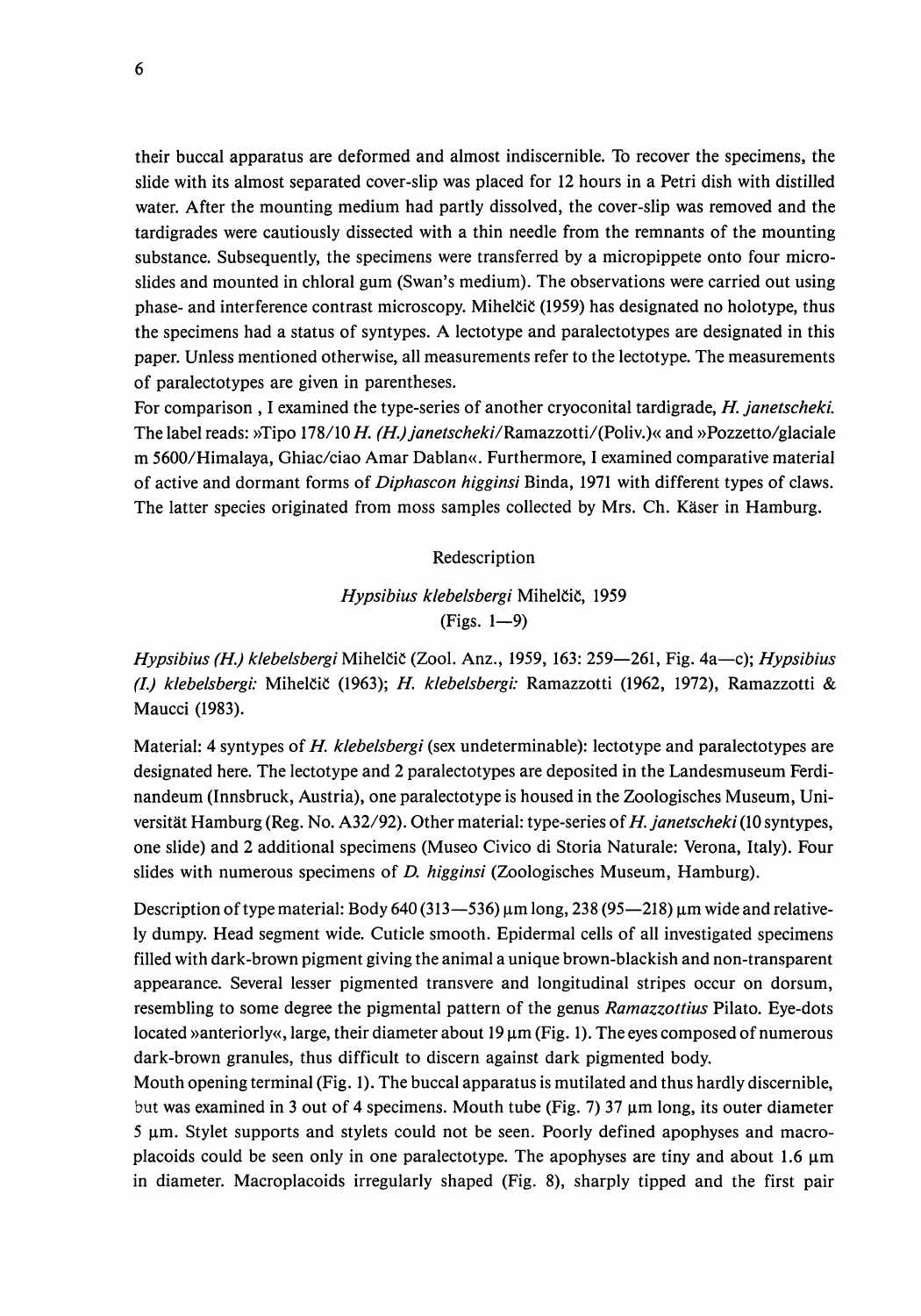distinctly incised in their middle. The macroplacoids are  $8-11 \mu m$  long. Second pair of macroplacoids with poorer defined lateral incisions,  $8-9$   $\mu$ m long. No microplacoids. Strongly squashed pharynx in the above paralectotype measures  $63 \times 53 \text{ µm}$ .

Legs relatively small, particularly their IVth pair (Figs. 1, 9). Hind legs without dorsal hump, although originally described by Mihelčič (1959). Claws small, of *Hypsibius-type* and stumpy (Figs. 2-6). No cuticular bars between the claws nor their bases. Lunules are lacking. Main branches of claws, particularly those of the external ones wide at base and provided with large and flattened accessory spines. These relatively thick and of same size as the apical part of the main branch. The spines are located on lateral sides of main branch (Figs.  $2-6$ ). Consequently, the distal parts of claws when seen in the lateral view resemble a wide and flattened structures (Figs. 3, 4). External claw I 12  $\mu$ m long, with its main branches 10  $\mu$ m in length and 3.3  $\mu$ m width. Internal claw IV 14  $\mu$ m, its main branch 6  $\mu$ m long. Main branch of the claw 3.5  $\mu$ m wide. No eggs and exuviae are present.

Remarks: The original description of H. klebelsbergi by Mihelčič (1959) disagree in some details with the type-series it was based on. The specimens are relatively plump and their length-for width ratio is  $2.7 - 3.3$ . Mihelčič (op. cit.) described the animals as *»very slim«* and reported the ratio as »almost 5:1«. From the quantitative data provided by him that ratio is 4.6 but he gives no information if the measurements were taken from living or mounted animals. The eye dots, though obscured by the dark body pigmentation, are present in all type-specimens, but not reported in the original description. Furthermore, characteristically shaped accessory spines of the main branches on all claws found in type-series »were not seen« by Mihelčič (op. cit.). According to the author, legs in H. *klebelsbergi* are »long and on their IVth pair there is a large hump«. The specimens, however, have the legs, particularly their hind pair, rather small and there is no hump/tubercle on their IVth pair. Ramazzotti & Maucci (1983) reported close resemblance between *H. klebelsbergi* and *H. janetscheki* and they have not excluded the conspecifity between the taxa. For that would also indicate the presence of eyes and the lack of the hump on hind legs in *H. klebelsbergi,* recorded in this study.

In the examined type-series of*H. janetscheki*(10 syntypes) one can distinguish two morphotypes which differ by the degree of the body pigmentation and the shape and size of legs and claws. One group (3 specimens) has the body brown-blackish pigmented, short hind legs and relatively small stumpy claws (Fig. 11). I failed to find any significant differences between these specimens and type-series of*H. klebelsbergi,* with the exception oftheir slightly longer claw main branches. The remaining morphotype (7 specimens) is characterized by light-brown epidermal pigment, longer hind legs and distinctly longer claw main branches (Fig. 10), compared to those in the dark pigmented forms. That morphological differentiation has been overlooked in the original description of H. *janetscheki.* These morphological differences suggest the presence oftwo life forms within *H. janetscheki* (and *H. klebelsbergi?).* Dark pigmented specimens with short claws and small hind legs may belong to the dormant/hibernating (?) form. Light pigmented specimens with larger claws and longer hind legs may represent the active form of the species. If this hypothesis is correct, then only one of these forms, the dark pigmented one, has been hitherto described with *H. klebelsbergi.* The question of possible synonymy between the two taxa remains open and can be solved only by the examination of a new material of both species.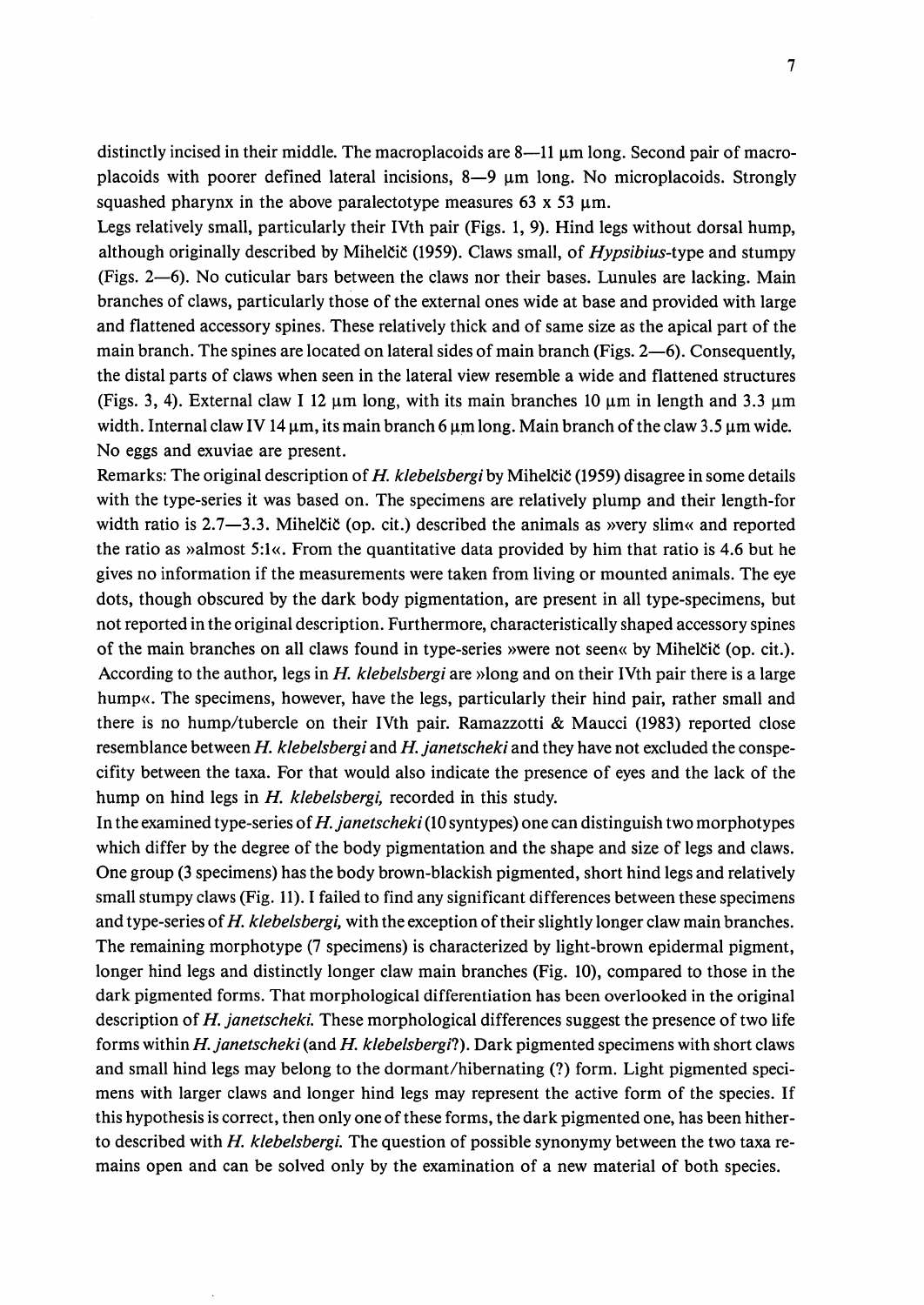Recently Kristensen (1982) described the first case of cyclomorphosis within tardigrades, based on the marine *Halobiotus crispae* Kristensen, 1982. He recognized, among the other things, distinctly different shape and structures of claws in winter and summer forms. Until his paper, the claw shape and structures were viewed as constant for a particular tardigrade species (Pilato 1975). Consequently, Kristensen (op. cit.) has suggested a possibility of cyclomorphosis for terrestrial eutardigrades, particularly for the genus *Diphascon.* That suggestion appears to be correct for *Diphascon higginsi* Binda, 1971. Presently I have observed two distinctly separated morphotypes within a large population of the species. Both forms differ, apart from buccal apparatus, pigmentation and some other characters, also in the shape and type of claws, i. e. *Hypsibius-type* versus *Calohypsibius/Isohypsibius-type* (comp. Fig. 12 and 13). Detailed description of these specimens is beyond the scope of this paper. However, the morphological differences found in *Diphascon* suggest the presence of similar life history traits in the related genus *Hypsibius* to which both cryoconital species belong. To answer fully the question, more data on almost unknown biology and ecology ofthese cryoconital species are needed, including information on taxonomically important but insufficiently known buccal apparatus. The latter is damaged and deformed in the type material of H. *klebelsbergi* and poorly visible in that of *H. janetscheki.*

Both species seem to be specifically adapted to the life in cryoconite holes thus they may represent an relic element of cold climate fauna of the Pleistocene. Judging from the morphology of their claws and from what is known of their buccal apparatus, the most like ancestors of H. *klebelsbergi* and *H. janetscheki* are relatives of the forms which gave rise to the recent *»Hypsibius convergens-dujardini«-complex.*

## Notes on the microslide collection of the late Dr. Mihelčič

The Mihelčič's tardigrade collection comprises only 35 microslides. Another slide in this collection presumably also contained a type-series of another species, as judging from its label: *»H. (I.) belli/ormis* n. sp.«. Unfortunately the slide has no cover-Slip and I found no tardigrade in the remnants of degenerated mounting medium.

Most slides are seriously damaged (see »Material and Methods«) and, according to their pencilled labels, they should contain the following taxa: *Echiniscus testudo* (Doyere, 1840), *E. trisetosus* Cuenot, 1932, *E. canadensis* Murray, 1910, *Macrobiotus hufelandi* Schultze, 1834, *M. harmsworthi* Murray, 1911, *Dactylobiotus dispar* (Murray, 1907), *Hypsibius pallidus* Thulin, 1911, *H. dujardini* (Doyere, 1840), *!sohypsibius prosostomus* (Thulin, 1928), *l. nodosus* (Murray, 1907), 1. *granulifer* Thulin, 1928, 1. *schaudinni* (Richters, 1909), 1. *hadzi* (Mihel~i~, 1938), *Pseudobiotus augusti* (Murray, 1907), *Diphascon scoticum* (Murray, 1905) and *D. arduifrons* (Thulin, 1928). The material originates from Austria, Germany, Norway and Sweden. Unfortunately, most slides are empty and some of species are incorrectly identified. The taxonomically interesting or dubious taxa as 1. *nodosus,* 1. *hadzi,* I *schaudinni* and *D. arduifrons* are lost as well.

Between 1938 and 1972 Mihelčič described 57 tardigrade species, mainly from Europe, and from Argentina and the United States (Ramazzotti & Maucci 1983, Kofler 1978). These taxa comprises about 7% of all known tardigrades. However, most of these species were never confirmed, and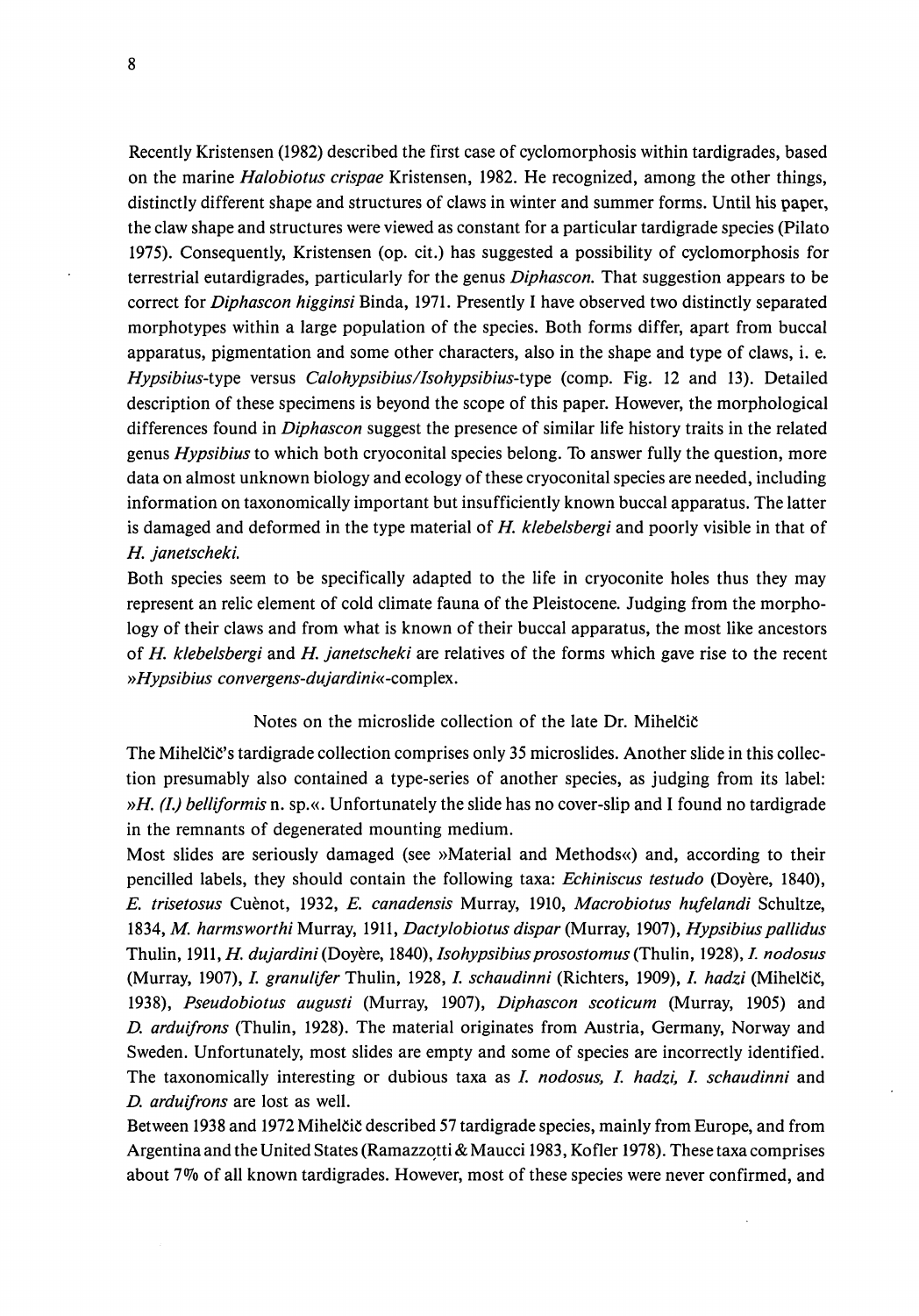if they were, it was by Mihelčič himself. I attribute a low re-discovery rate to the unsufficient and often incorrect original descriptions provided by the above author. As a result, the descriptions have considerably contributed to the taxonomical chaos which prevails at the species level in Tardigrada. The »tuberculatus«-complex of the genus Isohypsibius, where Mihelčič described numerous new taxa can serve as only one example.

Of these 57 taxa only type-series of one species, *H. klebelsbergi,* is present in the collection. Type-series of two *Pseudechiniscus* species described jointly \vith other authors (Grigarick et al. 1964) are deposited in the collection of Schuster (Davis, California). Thus, one should assume that the type-material of the remaining 54 species has been lost. Consequently, as the original descriptions and illustrations of the species are too inadequate for reliable identification, Mihelčič's species should be recognized as *nomina dubia*. All species described by Mihelčič are included in the recent tardigrade monograph by Ramazzotti  $\&$  Maucci (1983).

#### Acknowledgements

I would like to thank Dr. H. Schatz (Institut für Zoologie, Universität Innsbruck) and Dr. G. Tarmann (das Tiroler Landesmuseum Ferdinandeum, Innsbruck) for access to the Mihelčič's tardigrade collection and generous donation fo one paralectotype to the Zoologisches Museum, Universität Hamburg. I am grateful to Prof. Dr. W. Maucci (Verona) for his kind assistance in obtaining access to the type-specimens of *H. janetscheki*. I thank Mrs. Ch. Käser (Hamburg) for samples with *D. higginsi,* Dip.-Biol. G. Schtitz (St. Polten) for all data concerning the Mihelčič's collection and Dr. J. Kolasa (McMaster University, Hamilton) for corrections to the English manuscript.

## Zusammenfassung

Es wird ein in den Kryokonitlochern des osterreichischen Gletschers vorkommendes Bartierchen, *Hypsibius klebelsbergi* Mihel~i~, 1959 auf Grund des Typenmaterials nachbeschrieben und ein Lectotypus designiert. Die Art wird mit dem ahnlichen *Hypsibius janetscheki* Ramazzotti, 1968, aus himalayschen Kryokonitlochern, verglichen und das Vorkommen von aktiven und dormanten Formen bei diesen Bartierchen wird diskutiert. Inhalt und Zustand der Tardigraden-Sammlung von Mihelčič wird beschrieben.

#### References

- Grigarick, A. A., Mihelčič, F. & Schuster, R. O. (1964): New Tardigrada from Western North America: I, *Pseudechiniscus.* - Proc. Biol. Soc. Wash., 77: 5-8. Washington.
- Hamelin, L.-E. & Cook, F. A. (1967): Illustrated glossary of periglacial phenomena.  $-$  Travaux et documents du Centre d'Etudes Nordiques, 4: 86-87. Québec.
- Kofler, A. (1978): Biographie und Bibliographie des Acarinologen und Tardigradologen Pfarrer Dr. Franz Mihelčič (1898—1977). — Ber. nat.-med. Ver. Innsbruck, 65: 213—224. Innsbruck.
- Kristensen, R. M. (1982): The first record of cyclomorphosis in Tardigrada based on a new genus and species from Arctic meiobenthos.  $-$  Z. f. zool. Systematik u. Evolutionsforschung, 20(4): 249-270. Hamburg & Berlin.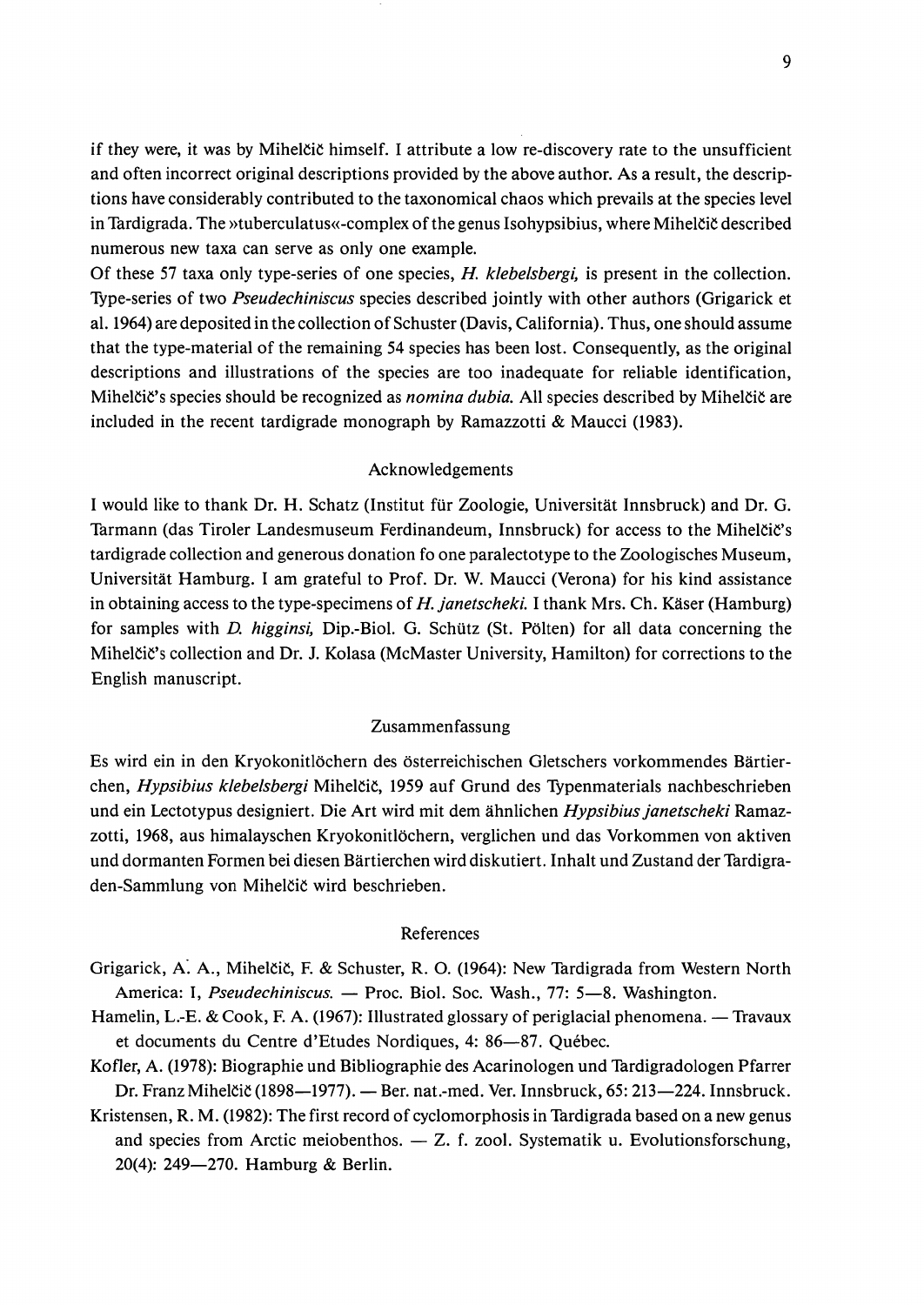Mihelčič, F. (1959): Zwei neue Tardigraden aus der Gattung *Hypsibius* Thulin aus Osttirol  $(Österreich)$ . - Zool. Anz., 163: 254-261. Leipzig.

Mihelčič, F. (1963): Bärtierchen, die auf Gletschern leben. - Mikrokosmos, 52(2): 44-46. Stuttgart.

Pilato. G. (1975): On the taxonomic criteria of the Eutardigrada. — Mem. Ist. Ital. Idrobiol., 32 Suppl.: 277-303. Pallanza.

Ramazzotti, G. & Maucci, W. (1983): Il Phylum Tardigrada. — Mem. Ist. Ital. Idrobiol., 41: 1-1012, Pallanza.

Steinböck, O. (1957): Über die Fauna der Kryokonitlöcher alpiner Gletscher. — Der Schlern, 31: 65-70. Bozen.

Figs. 1-9: *Hypsibius klebelsbergi* Mihelčič: 1 - habitus, dorsolateral view, 2 - external claw I, 3 - internal claw I,  $4$  - distal unit of the claw main branch IV,  $5$  - external claw II,  $6$  - internal claw II,  $7$  - mouth tube, dorsal view,  $8$  - macroplacoids,  $9$  - hind legs, dorsal view (Figs. 1-3, 7 are drawn from lectotype).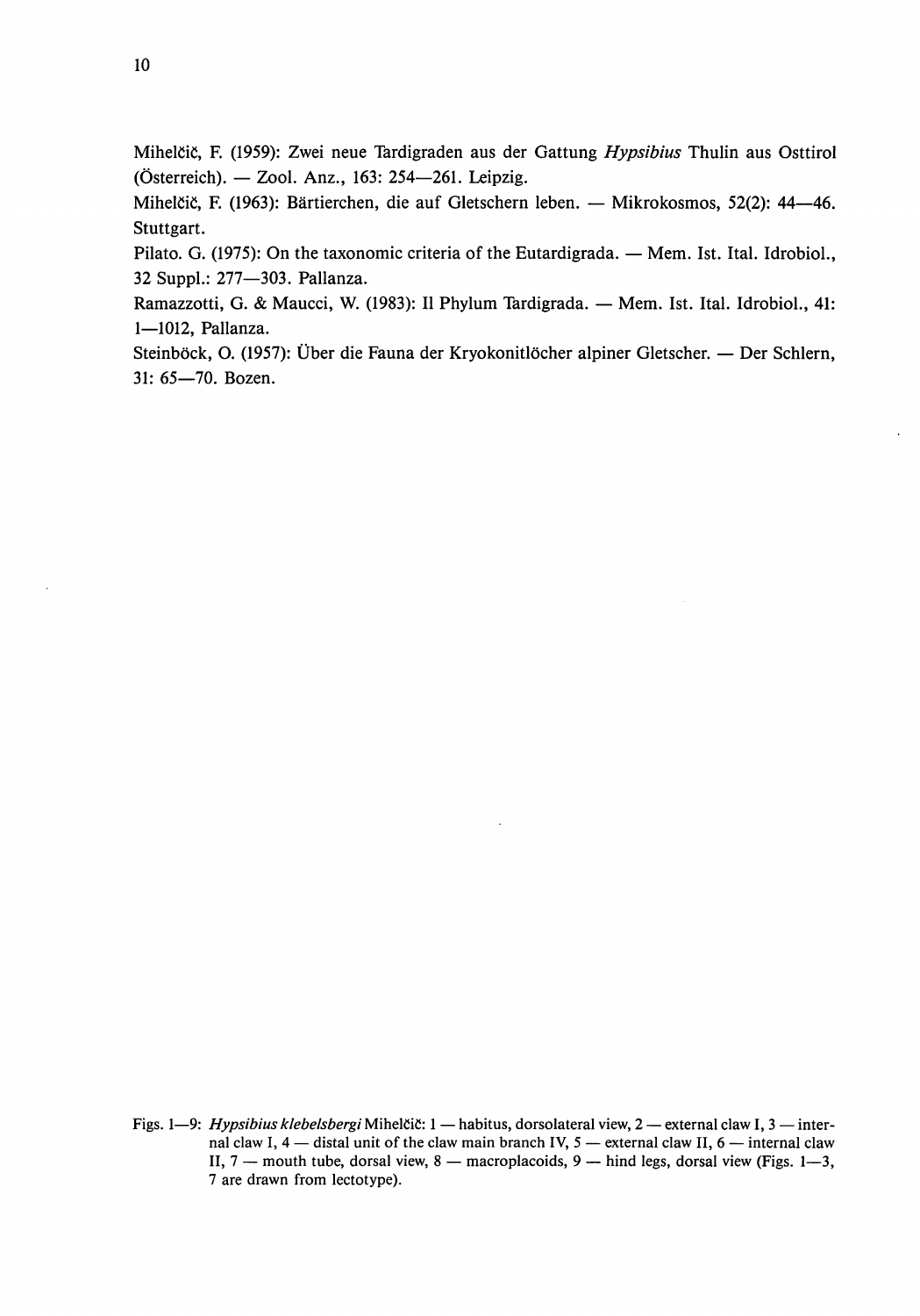

11